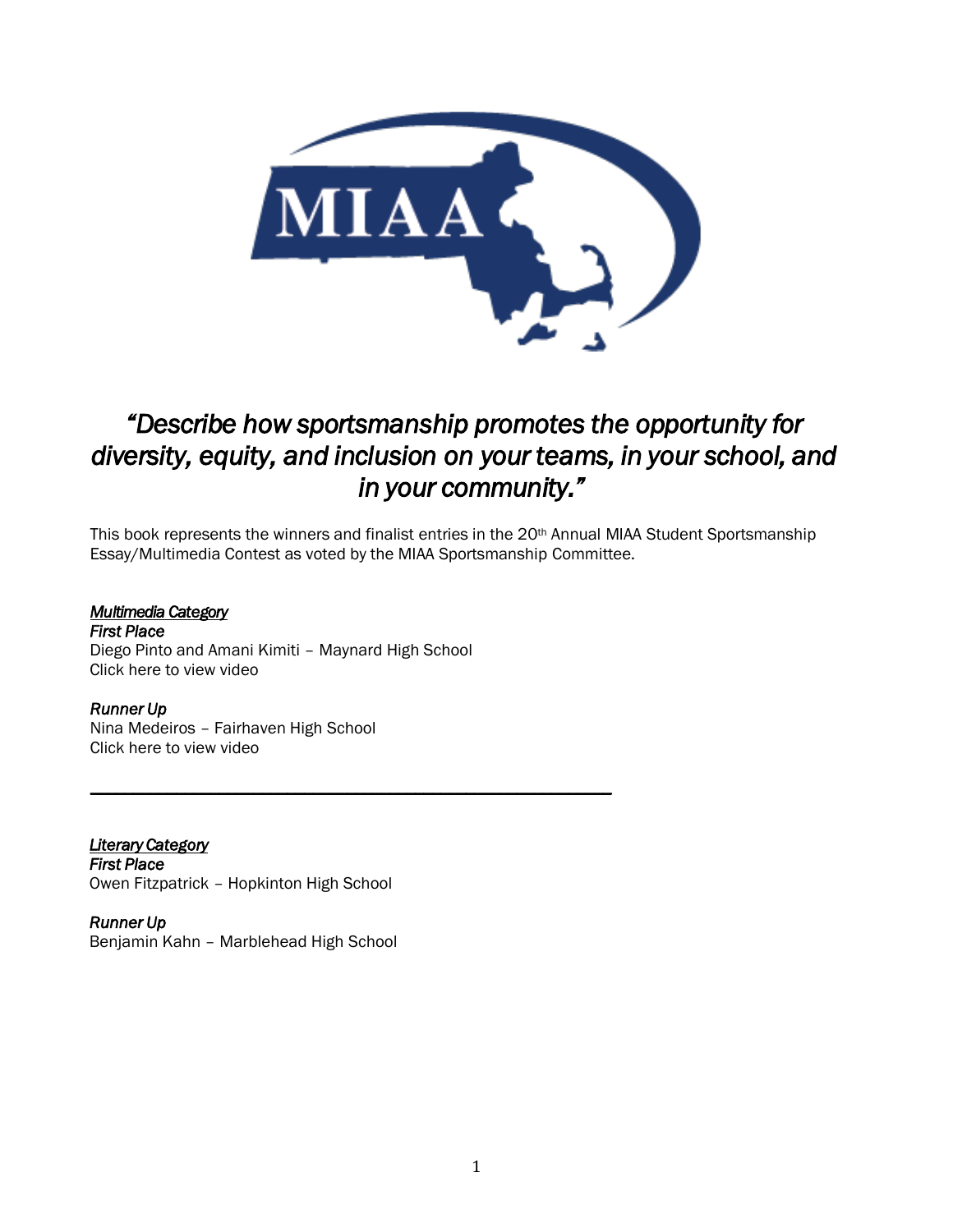# Table of Contents

<span id="page-1-0"></span>

| How sportsmanship promotes diversity, equity and inclusion on your team, in your school, and in your      |  |
|-----------------------------------------------------------------------------------------------------------|--|
|                                                                                                           |  |
|                                                                                                           |  |
|                                                                                                           |  |
| Describe how sportsmanship promotes diversity, equity and inclusion on your team, in your school, and in  |  |
|                                                                                                           |  |
| Describe how sportsmanship promotes the opportunity for diversity, equity and inclusion on your teams, in |  |
|                                                                                                           |  |
|                                                                                                           |  |
|                                                                                                           |  |
|                                                                                                           |  |
|                                                                                                           |  |
|                                                                                                           |  |
|                                                                                                           |  |
| Describe how sportsmanship promotes the opportunity for diversity, equity and inclusion on your teams, in |  |
|                                                                                                           |  |
|                                                                                                           |  |
|                                                                                                           |  |
|                                                                                                           |  |
|                                                                                                           |  |
|                                                                                                           |  |
|                                                                                                           |  |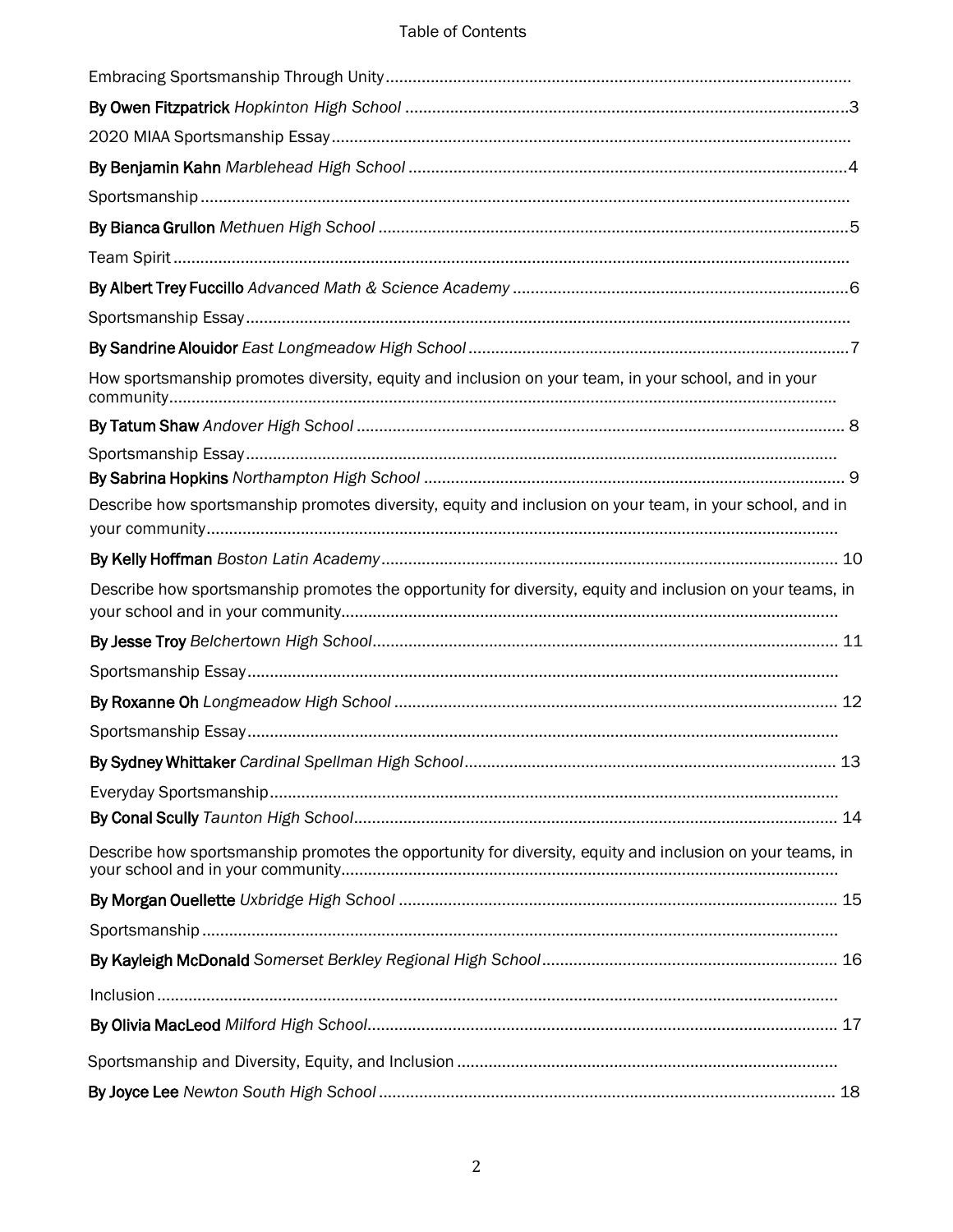<span id="page-2-2"></span><span id="page-2-0"></span>Embracing Sportsmanship Through Unity By Owen Fitzpatrick *Hopkinton High School*

<span id="page-2-1"></span>A battle cry unlike any other is rising within my watchful generation. Stuck in pandemic observance, we are witnessing the spirit of "me first" transform to unity in a divided country. Though aspirational in form, true sportsmanship promotes the opportunity for diversity, equity, and inclusion across all aspects of life. As a runner, I've fostered and taught sportsmanship directly to kids through my successful company RUNNING UP! that I started while my mom was going through cancer treatment this summer. I carried her fight in my heart as I taught over 40 kids how to run a 5k and empower them, one step at a time. My watchfulness ended when I became a community leader, embracing sportsmanship.

As a Division one collegiate runner, my mom inspired my love of running. Her being struck with metastatic colon cancer was unfathomable. As a family, we are a team. To engage my team of kids enrolled in RUNNING UP!, I reached out to community fitness professionals, varsity coaches, global marathoners, athlete influencers, and more, asking for short videos about sportsmanship to share with my runners. I taught inclusion for the slowest runner, equity to remove gender stereotypes, and fostered diversity among my multiracial participants. Redirected behavior and unwelcome comments became teaching moments.

Plagued by the civil unrest and pain in our nation, professional athletes are providing teaching moments to the world. Together, the NBA players voiced discontent on the backs of their uniforms advocating for change in the Black Lives Matter movement. The league sparked a global conversation. Taking the knee was unequivocally judged in the NFL, and it's now considered advocacy for reform. The US Women's soccer team's fight for equal liberties for female athletes in compensation and treatment is unquestionably promoting sportsmanship, fairness, and equity. All three examples combined influence sports on the community and local level, calling for respect for diversity, equity, and inclusion.

We aren't all superstars. On the ladder of competition, some reign at the top, while others look up from the bottom rung. Without sportsmanship, teams fail. When criticism pervades, humility is lost. During the 2020 Cross Country season, only 20 runners could compete. I was lucky to be among them. When the coach requested volunteers to forfeit their spot to a slower runner for just one meet, I was the only one to raise my hand. "Me first" has no place in sportsmanship, and I welcomed the opportunity to be a team player.

The ugly discord we've seen take root and grow has always existed in the soil of this country, on our teams, in our schools, and in our communities. Our failed leadership watered and cultivated that hatred, which has reared its disgusting prejudice, furthering a manifestation of all biases. I have faith that the humility that is ingrained in sportsmanship will prevail. It starts with my generation. The concept of sportsmanship begins and ends with unity. When united, teamwork breeds character, respect, discipline, resilience, and perseverance, which are goals for our communities and beyond.

3 [Return to Table of Contents](#page-1-0)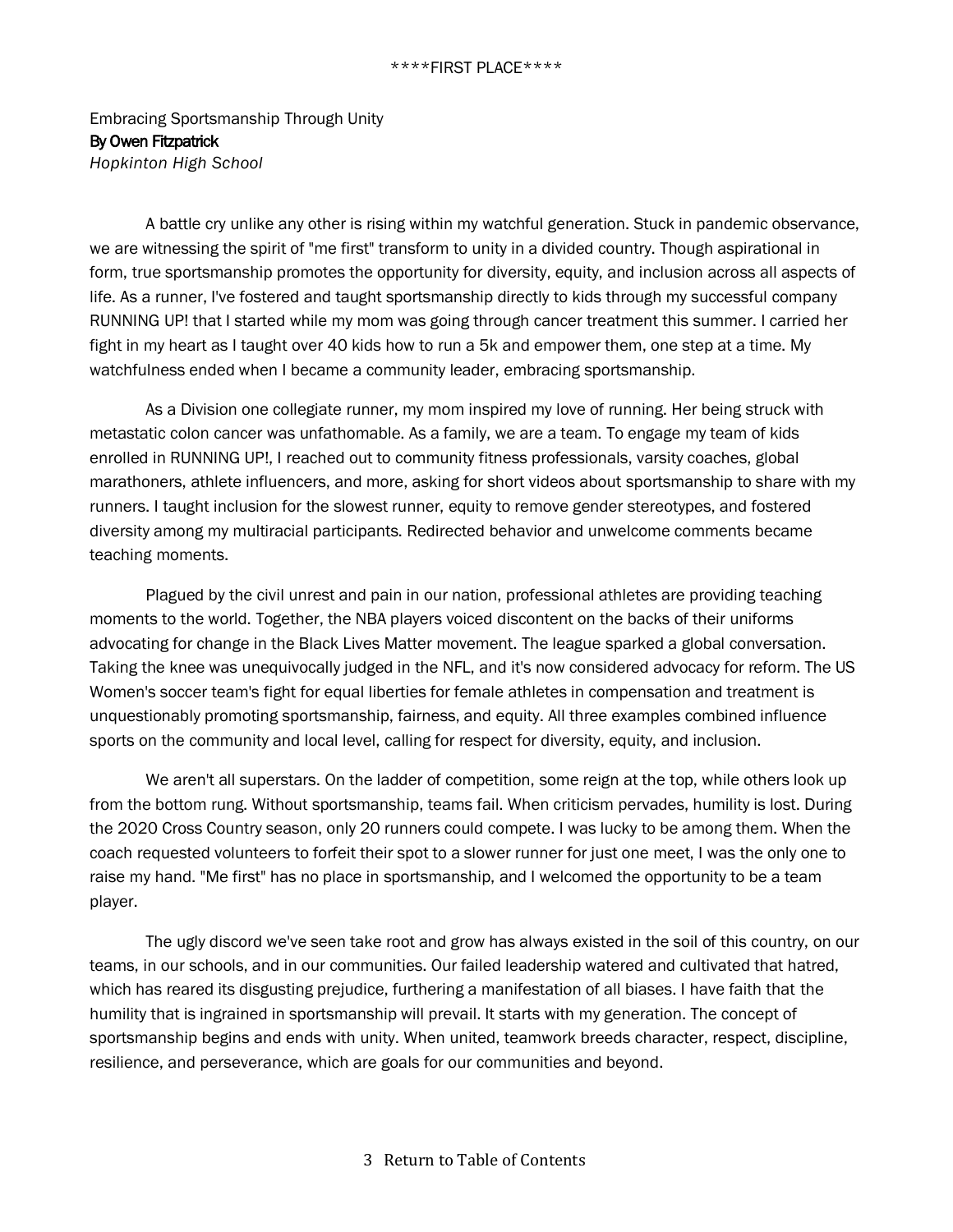## \*\*\*\*Runner Up\*\*\*\*

<span id="page-3-2"></span><span id="page-3-1"></span><span id="page-3-0"></span>2020 MIAA Sportsmanship Essay By Benjamin Kahn *Marblehead High School*

From the time I first started playing sports until being a High School athlete now, the concepts of sportsmanship, inclusion, and equity have always been a constant message. Whether that has meant supporting teammates, respecting opponents, or even changing some aspects of school culture, it is clear that these principles are vital to creating a competitive and fair playing field for all. While sportsmanship is celebrated each year, as it should be, I am glad that this year we can take time to evaluate how a school or state community can better use the values of sportsmanship to foster a more inclusive athletics community. It is evident that sportsmanship is at the heart of High School Athletics, but it cannot truly exist unless each athlete, coach, official, and administrator has an equal chance to make an impact.

Having a "diverse" team or an "inclusive" school culture can represent many things. This can range from having a mix of racial, religious, or socioeconomic backgrounds, to just having a group of players who have not played the sport before, but want a chance to play. What is most important is that every person involved in the game has an opportunity to follow their passion and be judged by what they can accomplish, not by a stereotype or assumption. Building a school environment where everyone feels included and respected is much easier said than done, however, I am extremely proud of the work my school and the MIAA have done to reach this goal. Players, Coaches, and Referees are all involved with a sport because they love it, and similarly to graciously accepting the outcome of a game, at the end of the day we can all unite behind our passions for the games we play.

Overall, the foundational ideas of Sportsmanship are essential to promoting inclusion in all levels of sports. Personally, I take pride in having a different background than my teammates or opponents. When I am sprinting down the field to score a goal in soccer, I am not thinking that I might celebrate different holidays than the goalie I am about to shoot on. As I round the turn on running a 200 meter during Indoor Track, I don't consider the appearance of the runner next to me. And at the end of a great Baseball win, I go to give my friend a high-five (In non-COVID times), regardless of the classes we take in school or his political beliefs. A community is a place where differences should only be understood and not held against anyone. In a year that has been so difficult for everyone, especially those involved in High School sports, continuing to demonstrate the value of sportsmanship and diversity are key to succeeding on and off the field. When we all believe that everyone has something to contribute, we can uphold the importance of sportsmanship while promoting equity on our fields, courts, rinks, etc. It will take us all to accomplish this, but as sports teaches us, there is nothing a team can't do if they do it together.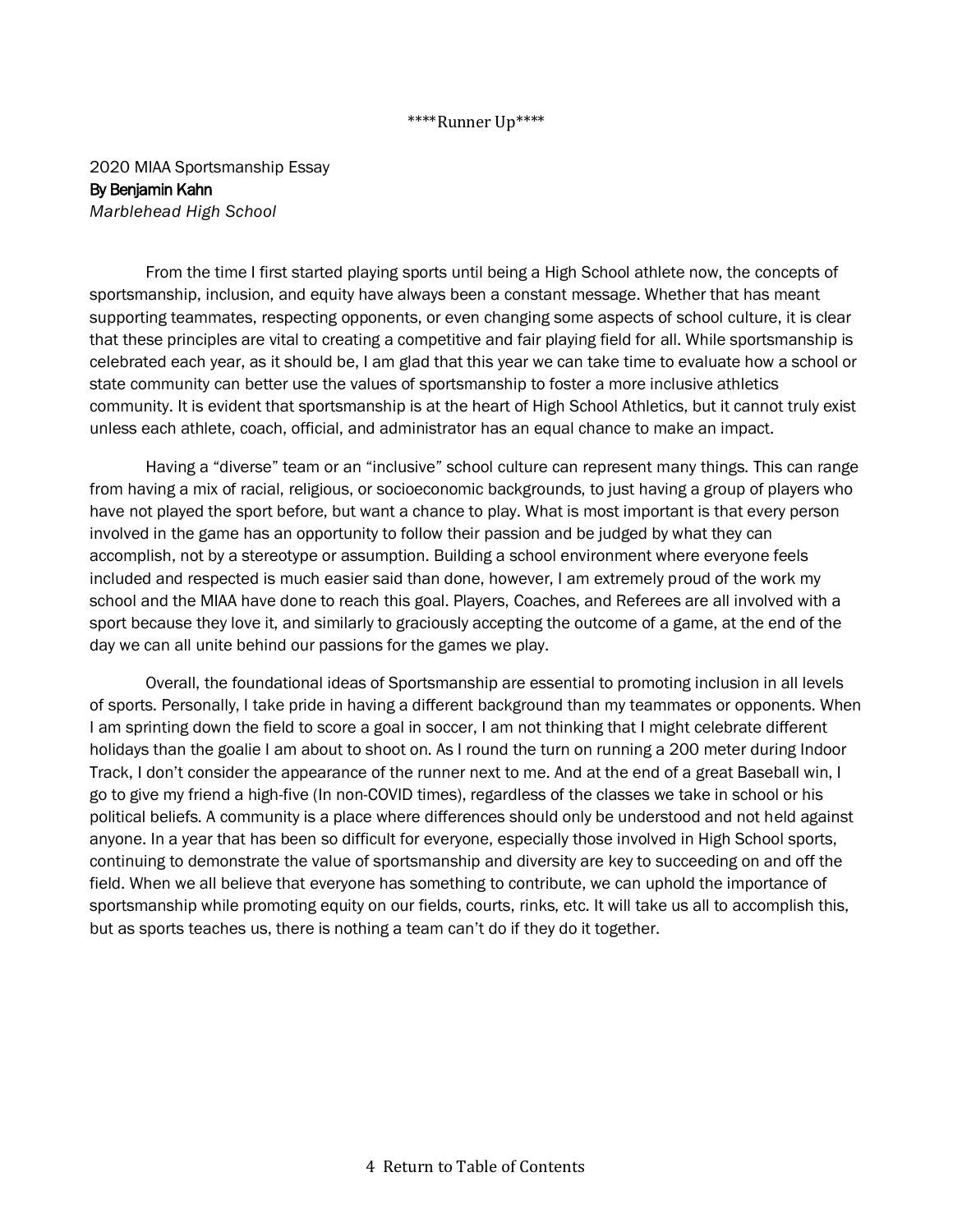<span id="page-4-2"></span><span id="page-4-1"></span><span id="page-4-0"></span>**Sportsmanship** By Bianca Grullon *Methuen High School*

Sports in our community become all tied together by one idea: Sportsmanship. Sportsmanship, in my definition, is the idea of collaborating and working with one another to succeed. You see sportsmanship from your school's athletic teams to the Olympics competition.

Sportsmanship provides inclusion, no matter your skin color, religion, beliefs, race, or sexuality. Everyone can provide sportsmanship; to make the whole team succeed with each individual talent. There should never be discrimination in sports. Sports should be a way for the people of our community to escape reality and focus on specific skill sets, such as collaborating with others, mental strength, and to encourage one another. It's not about how you identify yourself, it's about how you work and the effort you put to succeed. Everyone is a human in this world and in sports, you are an all star athlete.

Equity in sportsmanship gives value to the movement, in sports, to make it right between all identities. Even today we still see mostly men's images to represent sports. But, we are starting to grow the idea of women becoming images in sports. Sportsmanship brings men and women, in sports, together to represent the sports world, that whatever gender you identify as, you can still play competitive sports and become an all star. There are 2 changes being made to accept all genders, all sexualities into sports. Sportsmanship gives value to all who identify with what they feel they are.

Most importantly, inclusion in sportsmanship. Inclusion is the key hold to sports. You must be able to include everyone to make a team and use each other to succeed. You wouldn't be able to play football with one player being the quarterback, defense, and offense. You need to include everyone together in order to build a team, build a bond with that team. Especially, in school athletics, building that bond with a team you had in school will build your experience for future teams. Inclusion not only helps build relationships with others in sports, it also helps build self confidence and the ability to ask for help from others. Having the ability to know you have help from others and feeling included, it makes you feel stronger as a person, to know you have the bigger say by asking for help.

Sportsmanship helps build our community in all these different ways and helps us, as a community, know each other better and becomes a bigger support system. Sports is a whole other world, and in that world, we will all become stronger together, no one will get left behind because of who they are.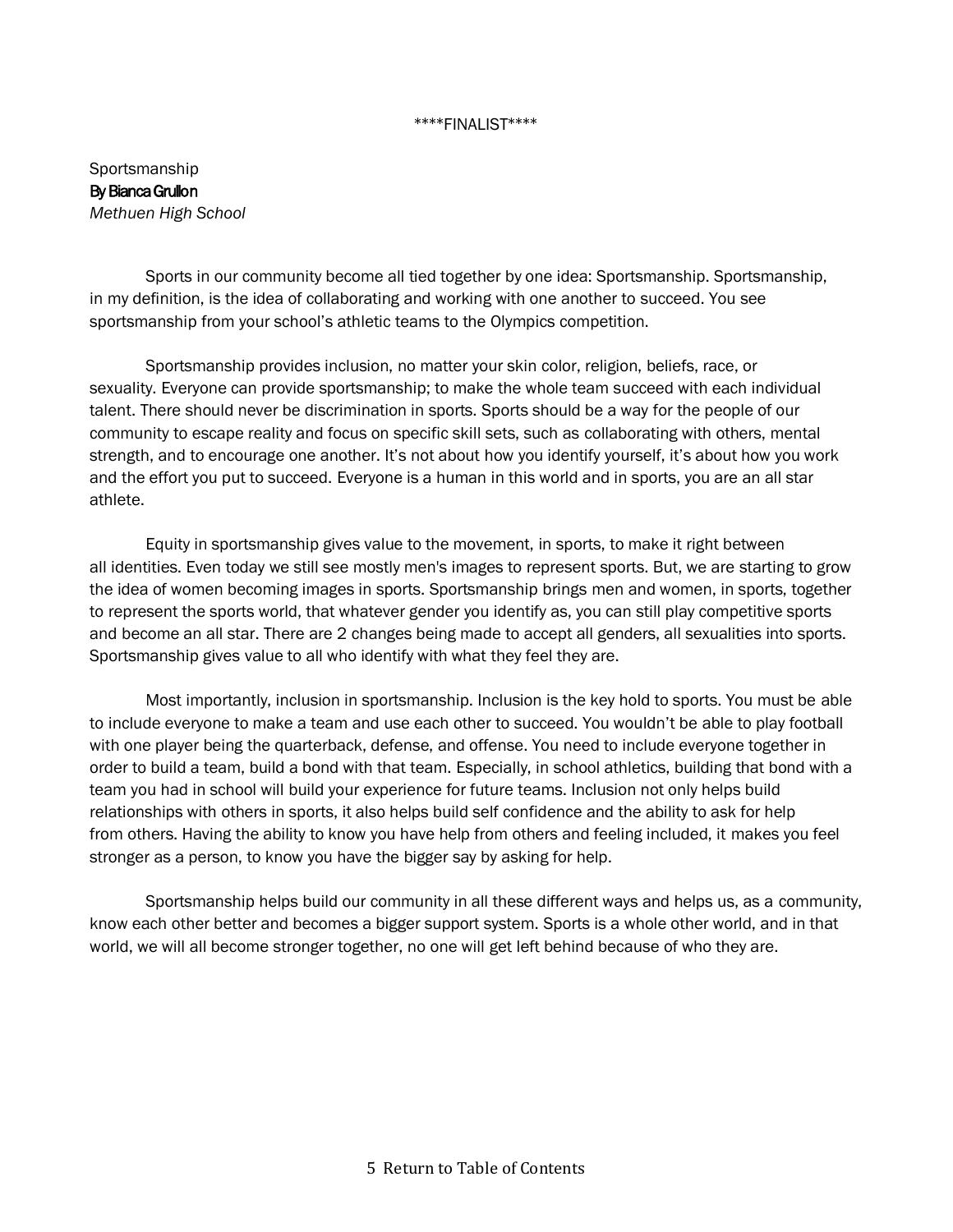## <span id="page-5-2"></span><span id="page-5-1"></span><span id="page-5-0"></span>Team Spirit By Albert Trey Fuccillo *Advanced Math & Science Academy*

Mahatma Gandhi once said, "our ability to reach unity in diversity will be the beauty and test of our civilization." His words mean that together we can become one. In that same way, sportsmanship promotes an environment that embraces diversity and encourages inclusivity within our teams, clubs and community. We can learn a great deal from the unity we create in our teams and clubs and we can translate what we learn to many other areas of our community. As we practice a sense of togetherness, we will see the benefits.

My school is made up of students from many different nations, backgrounds and abilities, and together we make a difference for the whole of our teams, clubs and community through team spirit. When you search in the dictionary for team spirit, you find it is a feeling of camaraderie among members of a group, enabling them to cooperate and work well together. My favorite example of unity occurs each time the MIAA tournaments begin. Does it matter the sport? No. Does it matter where the game is? No. What you'll find is a collection of students from a particular school. They stand arm and arm, shoulder to shoulder, in support of their school and one another. They might not hang out in the same circles or perhaps have even spoken to one another before. However on this day, none of that matters. They come together as one. Team spirit proceeds all wins. It's a feeling of unity that should exist in everything that we do every single day. Sportsmanship gives an opportunity for everyone in the community to get involved. Whether you're an athlete, spectator, referee or coach, showing good sportsmanship can create a community which prides itself on inclusivity, kindness and a passion for the sports which bring us together. The sports are what brings us together, but it is the sportsmanship which keeps us together.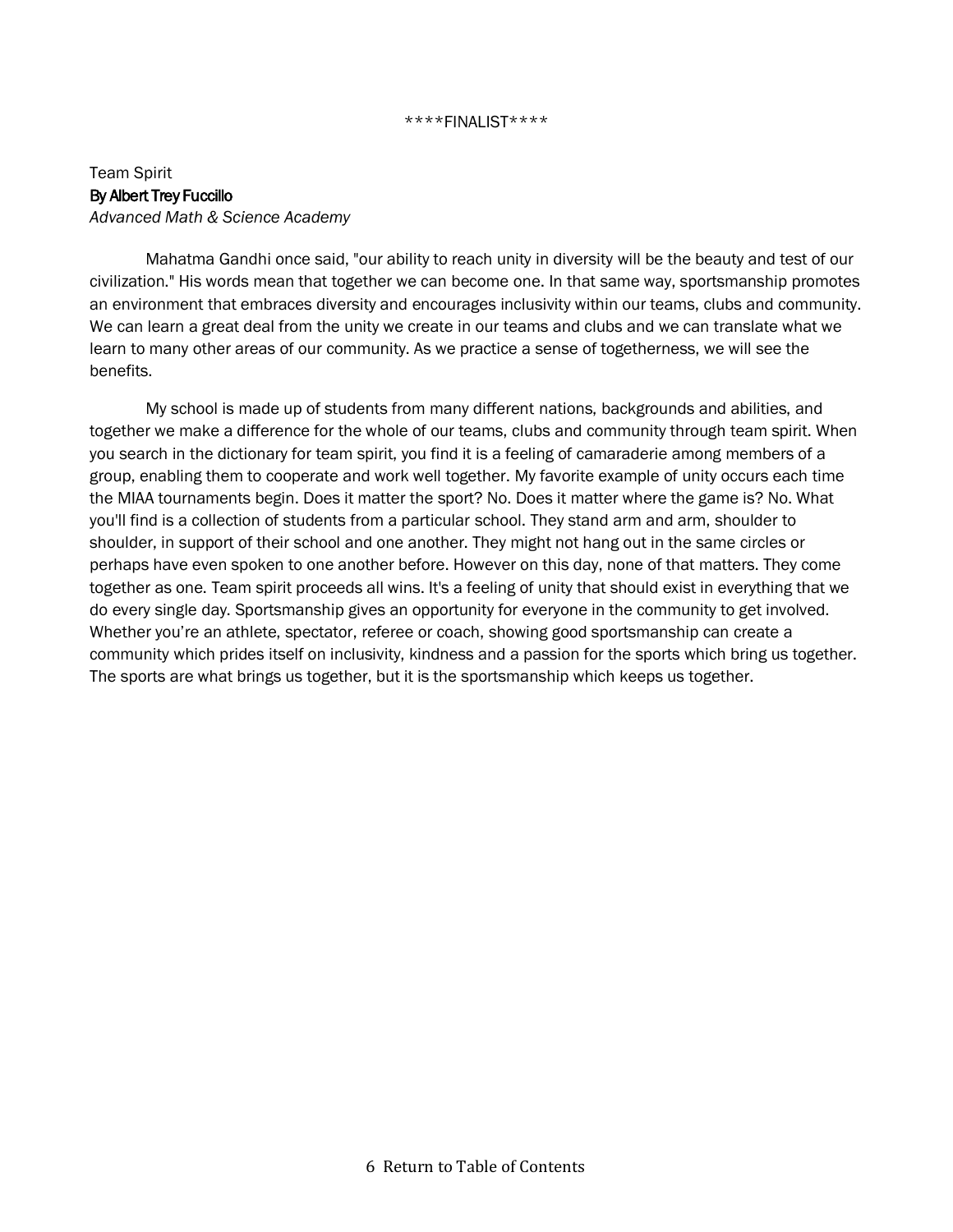# <span id="page-6-2"></span><span id="page-6-1"></span><span id="page-6-0"></span>Sportsmanship Essay By Sandrine Alouidor *East Longmeadow High School*

One time, I chose to play soccer in the winter. My mother had warned me not to, but I was stubborn, so I did. I was fine, right up until the first game. I spent most of it watching my teammates shuttle around the ball, while I huddled inside my jacket.

My mother wasn't mad at me for not playing. She was mad because I hadn't supported my teammates. She was mad because my teammates had spent the time on the field, doing the work I should have. She was mad because I had no sportsmanship.

She never signed me up for winter soccer again. But I did learn something, at least. I learned the consequences of sportsmanship. I learned that non-sportmanship spreads beyond the game, like a virus, reaching every layer of society. Because, by not playing in that game, I made my teammates' lives a little harder. That was something I never wanted to do.

Sportsmanship isn't about following the rules. It's about doing what's right, and what should be done, no matter the circumstances. It's about following rules that will even the playing field, that will ensure a more inclusive and equitable world. Sportsmanship ensures that everyone has the same chance. It ensures the black kid playing on the field has the same chance of making a goal as the white kid across from them. And that sportsmanship spreads. The people on the field carry the sportsmanship on the field into their lives. They follow the same rules, the same edicts, and treat everyone in their school. And they exit the school and enter the community around them, and spread those same rules, those same edicts. Sportsmanship makes the world a more diverse place, because it forces humans to look at each person the same way, to disregard skin, sexuality, religion, gender, appearance, and just see the person underneath. It ensures that those who walk the world will follow a code of conduct that will make the world a better place. It spreads equal treatment, just like a virus.

When I remember my disregard for my teammates, I feel ashamed. But dwelling on the past helps no one. So, today, I urge you, step into the world, and follow the code of sportsmanship, and watch diversity and equity spread like a virus.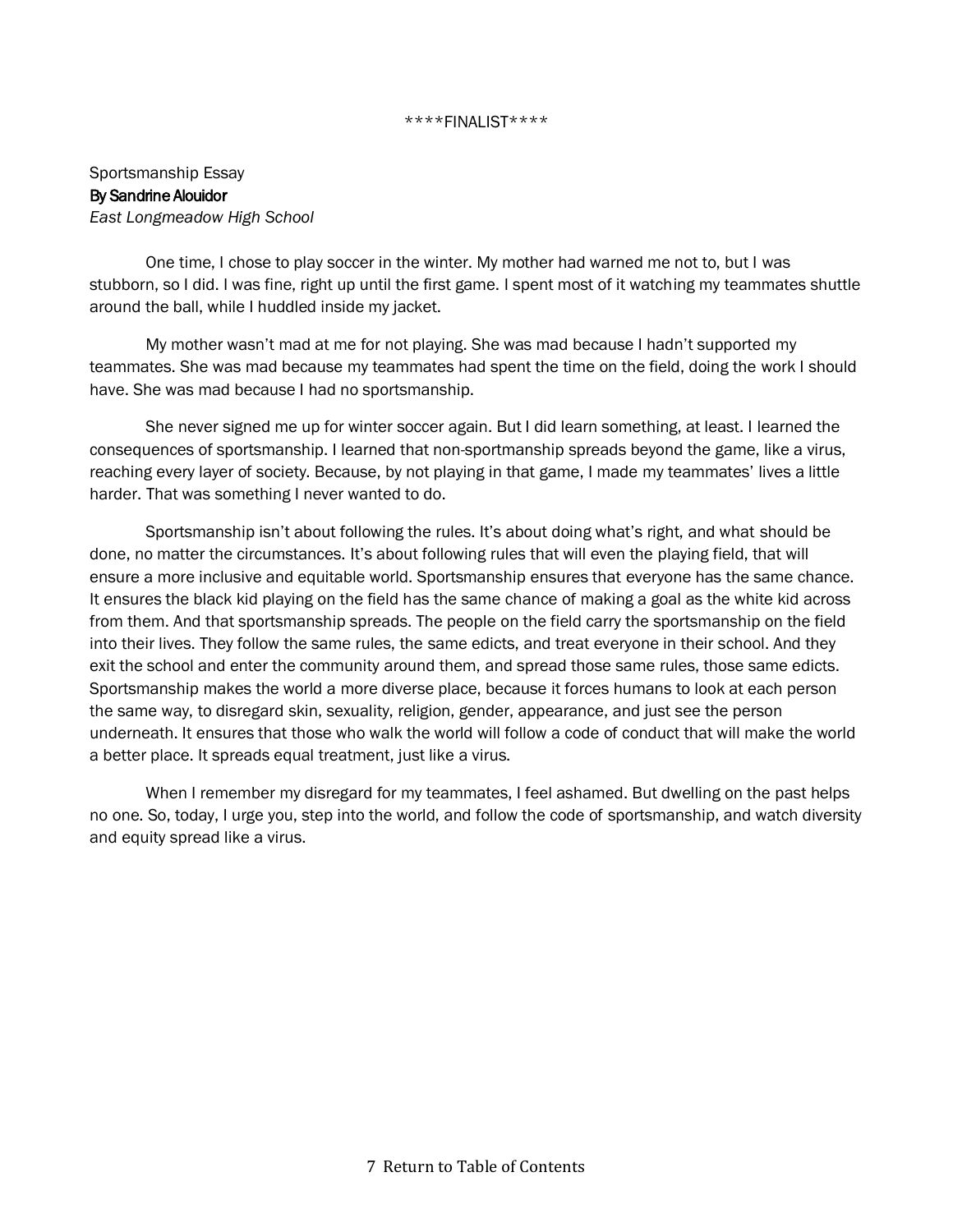<span id="page-7-2"></span><span id="page-7-0"></span>How sportsmanship promotes diversity, equity and inclusion on your team, in your school, and in your community

## <span id="page-7-1"></span>By Tatum Shaw

## *Andover High School*

Participating on teams throughout my life has instilled so many great and amazing values. It has taught me the basics of camaraderie, accountability, purpose, and responsibility. When a team comes together for one common goal, it is beneficial for all involved. People who can put the team in front of personal gains are taught life lessons that will be with them forever, such as helpfulness and discipline. Sportsmanship requires these qualities. I have been fortunate enough to have been taught to have a positive attitude and have the desire to conform for the team I am on. This is an essential trait for teammates promoting a great team. As a member of a team, to be a leader is to treat your teammates the way you would want to be treated. To be friendly, hardworking, and treat everyone with respect.

Teams across high schools are made from kids from different families, cultures, and beliefs coming together to play a sport they love. The Andover community is no different. With a culture created by inclusion and equity, encouragement of diversity is accepted. No matter color, ethnicity, religion, or orientation, everyone wants to be a part of it, because all are welcome. Andover High is a place where acceptance is practiced and encouraged by the administration and coaches. Everyone striving as a singular entity for a common goal in winning has become infectious. Leadership is key to this type of environment. Leaders must lead by example, take suggestions, and help everyone. This promotes accountability to yourself and those around you.

Good sportsmanship expresses inclusion. Having a role on a team, no matter how big or small, gives a sense of responsibility. The responsibility of being a starter, second teamer, or practice hero are all important in their own ways. No role should ever be overlooked or treated as inferior. A team can be very successful when the people on it feel included and purposeful. This helps to create a winning and goal oriented environment. Having multiple roles throughout my years at Andover, I have never waived a positive attitude and have continued to work hard at my sport for the coaches, team, and myself. Comradery shared on and off a court, field, or rink, carries over through life. There is a purpose for everyone on a team a coach brings together.

I can't imagine not being part of a team at Andover High School. I have learned so much about hard work and putting in the time for things to be earned and not given. As being a part of competitive basketball teams, fair and generous treatment of others manifests a winning culture. A winning culture infects the community and brings people together. Sportsmanship promotes positivity, teamwork, and drive. Leadership is taught by the example of courtesy, respect, and pride. Teams with common goals can attain unimaginable heights if they work together. From the coach to the bench, a team will be diverse, equitable, and inclusive when sportsmanship dominates the team.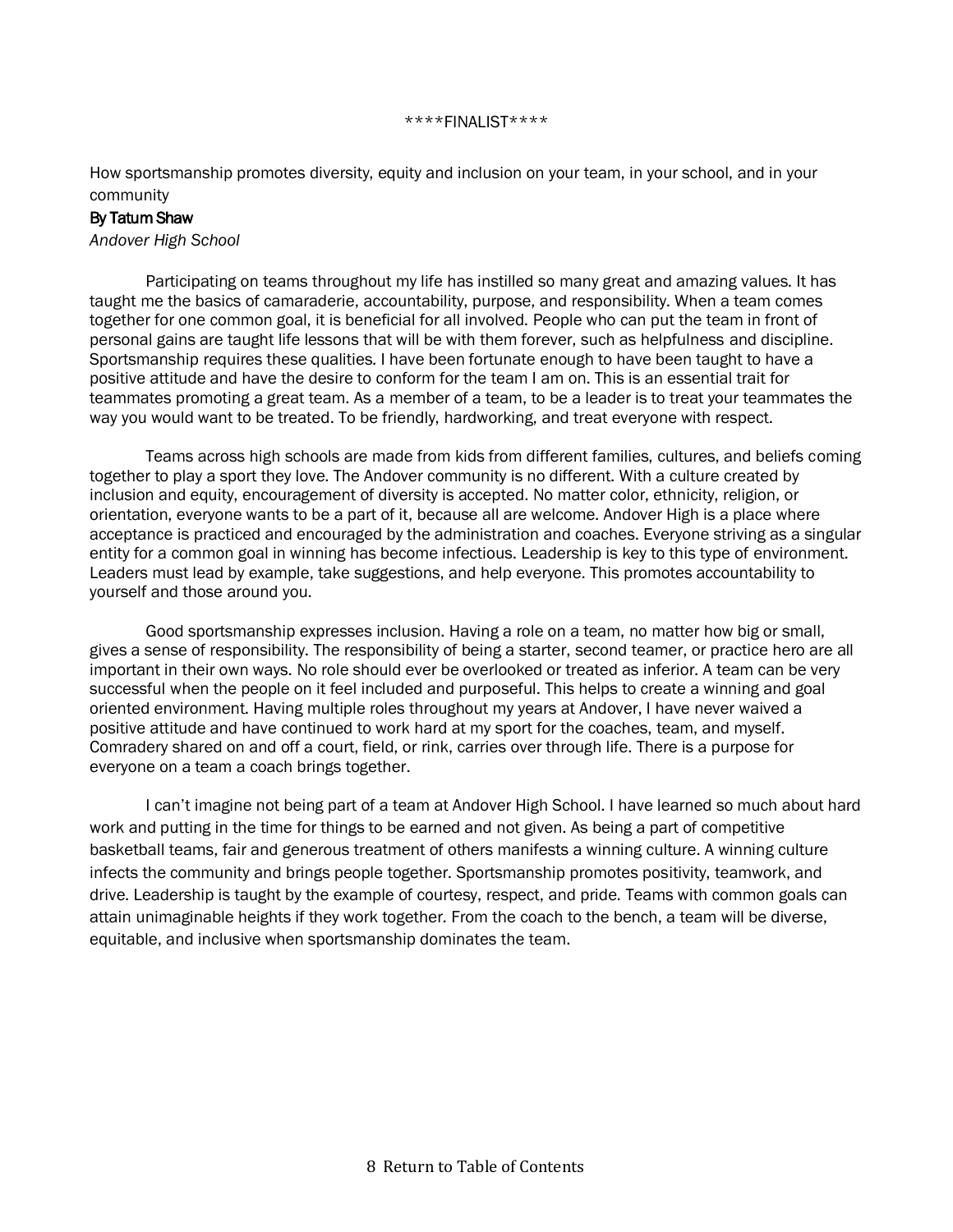<span id="page-8-2"></span><span id="page-8-1"></span><span id="page-8-0"></span>Sportsmanship Essay By Sabrina Hopkins *Northampton High School*

Competing in sports with fairness and virtue opens the possibility for diversity, equity, and inclusion on teams, in school, and in the community. When people from different backgrounds come together for their common enjoyment of athletics, true sportsmanship can celebrate, recognize, and respect differences among athletes. Good sportsmanship helps to build connections between players that encourage inclusivity and fair play. Student-athletes can model these values and show others how they can improve the school community.

Sportsmanship is a vehicle to recognize and appreciate people's differences when they unite through their shared love for a sport. Sports attract a diverse group of people. Student-athletes are likely to bond with each other on sports teams because they share experiences of working hard, facing challenges, and growing together. Good sportsmanship encourages diversity and inclusivity by strengthening those bonds between players and bringing together different people through those experiences.

Additionally, sportsmanship through teamwork builds a sense of integrity and accountability among players, which encourages diversity, equity, and inclusivity in school. Being on sports teams, but more specifically playing on a team, not individually, requires players to work together, depend on each other, and hold each other to a certain standard so they can reach a common goal. Sportsmanship in team dynamics promotes diversity and inclusivity because the players must unite and take advantage of their differences to do their best in competition. When teammates exemplify sportsmanship, by encouraging others to play fairly and with respect, and doing so themselves, they make their team more equitable and set an example of equity and how it can be achieved for their school and community.

Demonstrating sportsmanship in all situations in athletics makes sports teams and communities safer while encouraging diversity and equality. For example, when athletes demonstrate sportsmanship by treating an athlete who is neurodivergent in a kind and fair way, and making accommodations to fit their needs, they show that their team is a safe place for diverse people. This is a way of pushing for the inclusion of diverse student-athletes on their teams. These actions also promote the possibility of equity, by showing that changes can be made to make athletics accessible and safe for everyone. Actions that advocate for equality through sportsmanship can promote the inclusion of diverse people and equal chances for opportunities.

Diversity, equity, and inclusion can be promoted throughout communities through acts of good sportsmanship. When students unite to accomplish common goals by competing on sports teams, demonstrating fair play can inspire others to see and work at a greater scale for those important values. The push for diversity, equity, and inclusion in our community can start with student-athletes and the example of strong sportsmanship they set.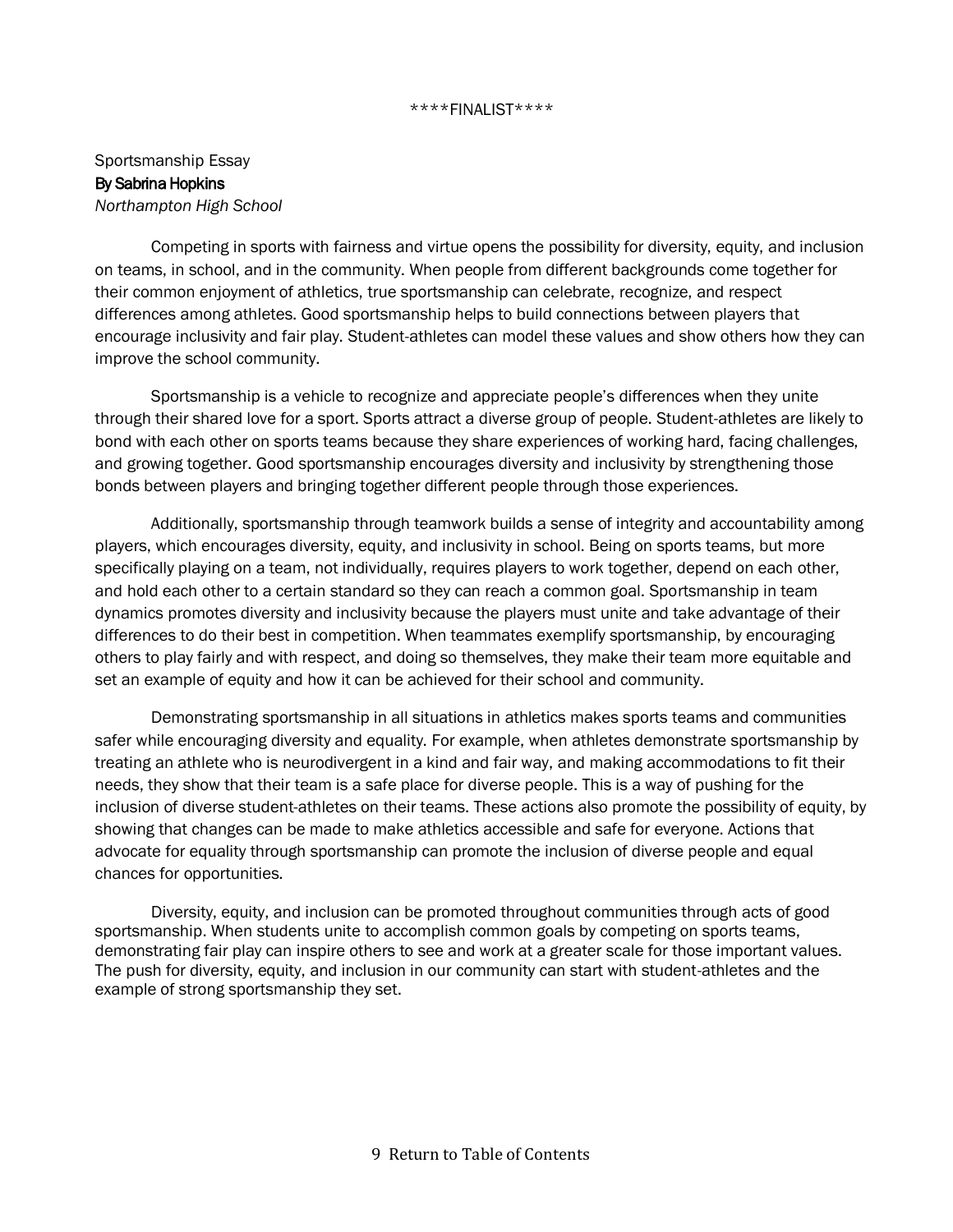<span id="page-9-2"></span><span id="page-9-0"></span>Describe how sportsmanship promotes diversity, equity and inclusion on your team, in your school, and in your community

## <span id="page-9-1"></span>By Kelly Hoffman

## *Boston Latin Academy*

On May 25, 2020, George Floyd was unrightfully killed in an interaction with law enforcement officers. This event caused an uproar of support in the Black Lives Matter movement, which is made up of people from different communities throughout both the nation and the world. This collective movement showed me how important leadership is in order to make a difference in things you are committed to.

Leadership and commitment are also extremely important in sports, and are included in what I consider to be the factors that make up sportsmanship. Respect, determination, mind-set, and persistence are important as well - the list truly goes on and on.

Ever since I began playing volleyball, I quickly realized that it was a team sport. From the six people playing on the court, to the girls standing off to the sidelines, everything we did had an impact on each other. The way you serve may impact one point of the game, but the way we acted and treated each other would stay with us for a lifetime. That is the truly amazing part about sports - you can learn athletic skills, such as passing and blocking, while at the same time working on your sportsmanship and attitude.

Playing volleyball also provided me with the opportunity to play with girls who had completely different lives than me, and it allowed me to see that the acceptance and respect you provide to others around you is what allows you to become a team. Diversity is truthfully one of the most important parts of a team setting, and it is one of the values that shapes a group of athletes. My team provided me with friendships, conversations, safe spaces, and an overall home feeling that I probably could not experience anywhere else.

Being a leader on a team also requires equity and fairness, which is implemented by providing everyone with the same opportunities in order to succeed. I personally saw equity and open-mindedness in my freshman year tryout, where I was considered for and put on the varsity team because of my skills and positive attitude, regardless of my age.

I have also seen the values of sportsmanship outside of my sport, in places such as my high school and my community. I attend Boston Latin Academy in Dorchester, Massachusetts, where I have learned how important diversity and inclusion are in my day to day life. Being able to go to school with so many people from different ethnic backgrounds and areas of the city of Boston have taught me different things about different cultures, and how to be a more respectful and inclusive person both on and off the court.

The older I get and the more I experience, I have learned that sports are more than just your athletic performance, but rather the way you show and act upon your sportsmanship. Being an athlete has provided me with so many positive opportunities, and being able to share these moments with others is very valuable to me.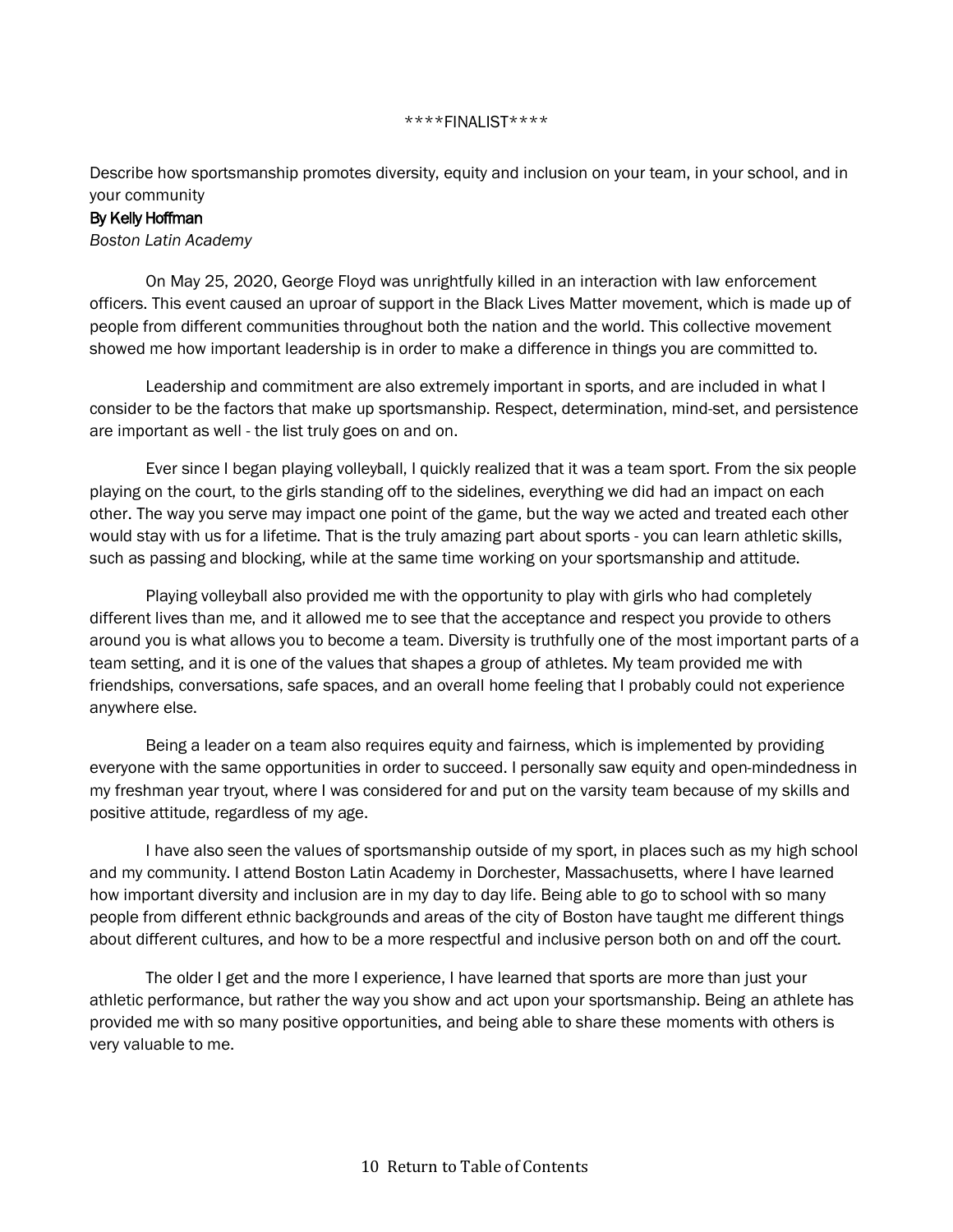<span id="page-10-2"></span><span id="page-10-0"></span>Describe how sportsmanship promotes the opportunity for diversity, equity and inclusion on your teams, in your school and in your community

## <span id="page-10-1"></span>By Jesse Troy

## *Belchertown High School*

Sports have the ability to change all aspects of a community and can lead the community towards a more diverse and inclusive future. However, athletes and fans have to lead by example or it can also do the opposite. Being a leader in the community does not always come naturally; leadership takes effort, patience, and time to develop. A good percentage of athletes don't understand the large scope of sportsmanship, making it difficult for them to lead by example. Sportsmanship isn't just high-fiving the other team after a game or helping players to their feet after a hard foul. Sportsmanship has to happen on and off the court, and has to be displayed by everyone on the court, to help create a more diverse and inclusive community. Learning to be a good sport is an ongoing process for everyone and there are always ways to improve.

There is a camp I go to in the summer called Point Guard College (PGC) which teaches that the things you learn on the court are also things you can apply to everyday life. However, the most important part of PGC is learning to play basketball with strangers, and doing so in a positive and enlightening way. At the beginning of every PGC camp, you walk into the gym with 200 other basketball players that are just like you, wanting to learn and improve. Some of them you may know, most are complete strangers. The camp fosters a spirit of inclusivity and diversity. Campers learn to be inclusive through cheering everyone on, helping all players off the floor, and working together to leave the gym better than you found it. All the things learned to be inclusive are subsets of sportsmanship. Campers come out of PGC ready to lead their communities through sportsmanship, which fosters inclusivity and diversity.

This year, the NBA and the WNBA have been an example of how sports teams can advocate for a better community and a better world. Most of the NBA and WNBA players had Black Lives Matter messages on their jerseys and warm-ups. The Atlanta Dream wore 'Vote for Warnock' shirts to promote Georgia turning purple. In addition, players wore warm ups promoting voting and racial equity to their games as a way of increasing awareness and uplifting their community. Professional basketball players did more than any other professional sports organization to advocate for social injustice. NBA and WNBA players are the examples everyone should aim to be. They are leading by example in their communities as well as using their sport to elevate important messages. The use that professional basketball players have made of their platforms is amazing, and while student-athletes are not professional basketball players with large platforms, their use of sportsmanship can hopefully create similar results.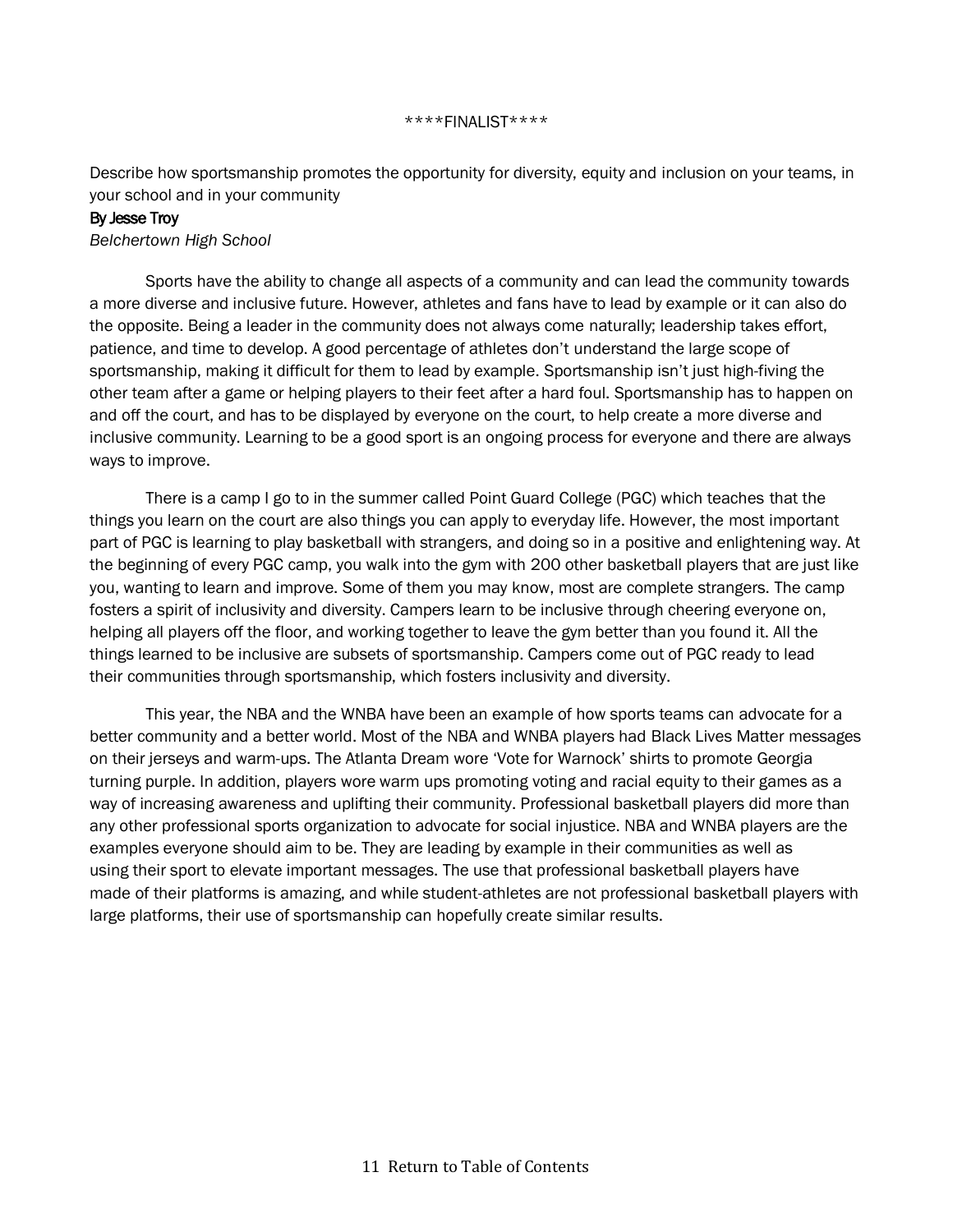<span id="page-11-2"></span><span id="page-11-1"></span><span id="page-11-0"></span>Sportsmanship Essay By Roxanne Oh *Longmeadow High School*

To have sportsmanship is not only to treat everyone equally, but to put in effort to include those who come from different backgrounds and ethnicities. Through a common interest in a sport, sportsmanship unifies players. Many sports, such as field hockey, lacrosse, crew, baseball, and soccer are very white-dominated, and it is vital that we take steps through sportsmanship to encourage diversity. Sportsmanship shows respect for people who may not always receive that respect due to prejudice and discrimination. It reaches beyond the scope of games: it is foundational to interactions which occur both on and off the field. All teams share a common goal and must work together to succeed. The camaraderie and teamwork on a team are so important in promoting diversity by being inclusive of ALL players.

As an Asian American in my suburban, predominantly white town in western Massachusetts, I sometimes feel like an outsider. It's not that others intentionally treat me differently, but it just feels like there's an invisible barrier due to my race. Sports have been a great way for me to connect with my peers. In my younger years, I've been part of basketball, soccer, and lacrosse teams. However, my all-time favorite sport is field hockey. I've been playing field hockey for five years and have been part of an amazing high school team for the last two. It feels validating that I've found teammates who cheer me on, support me, and constantly reassure me that I'm an important part of the team. My town is very passionate about sports: students wear their jerseys to school, and there are always community members at sports events to support the players. Feeling accepted by my team makes me feel accepted by my community. Knowing that there are parents, teachers, and students who appreciate me and my sport reinforces that I am included. Although COVID has prohibited supporters at games, the encouragement I feel from my community is expressed in other ways, whether it is a donation to a team fundraiser or a simple congratulations on a win.

I always feel more relaxed when I see other people of color playing field hockey. People of color bring new culture, while at the same time demonstrate that we are all united by our commitment to our sport and our common desire to be the best that we can be. A safe, welcoming environment is key to increasing diversity in sports and serves as a gateway to new friendships.

Even with opposing teams, showing sportsmanship promotes inclusion because it illustrates that everyone is deserving of respect and the opportunity to play a sport they love; whether that is helping a fallen player, giving a compliment, or just smiling. Therefore, when someone extends an act of sportsmanship, it makes the recipients feel like they belong. On a larger scale, when a community shows sportsmanship towards another community, the shared love for the sport brings these communities together in the spirit of inclusion and equal opportunity.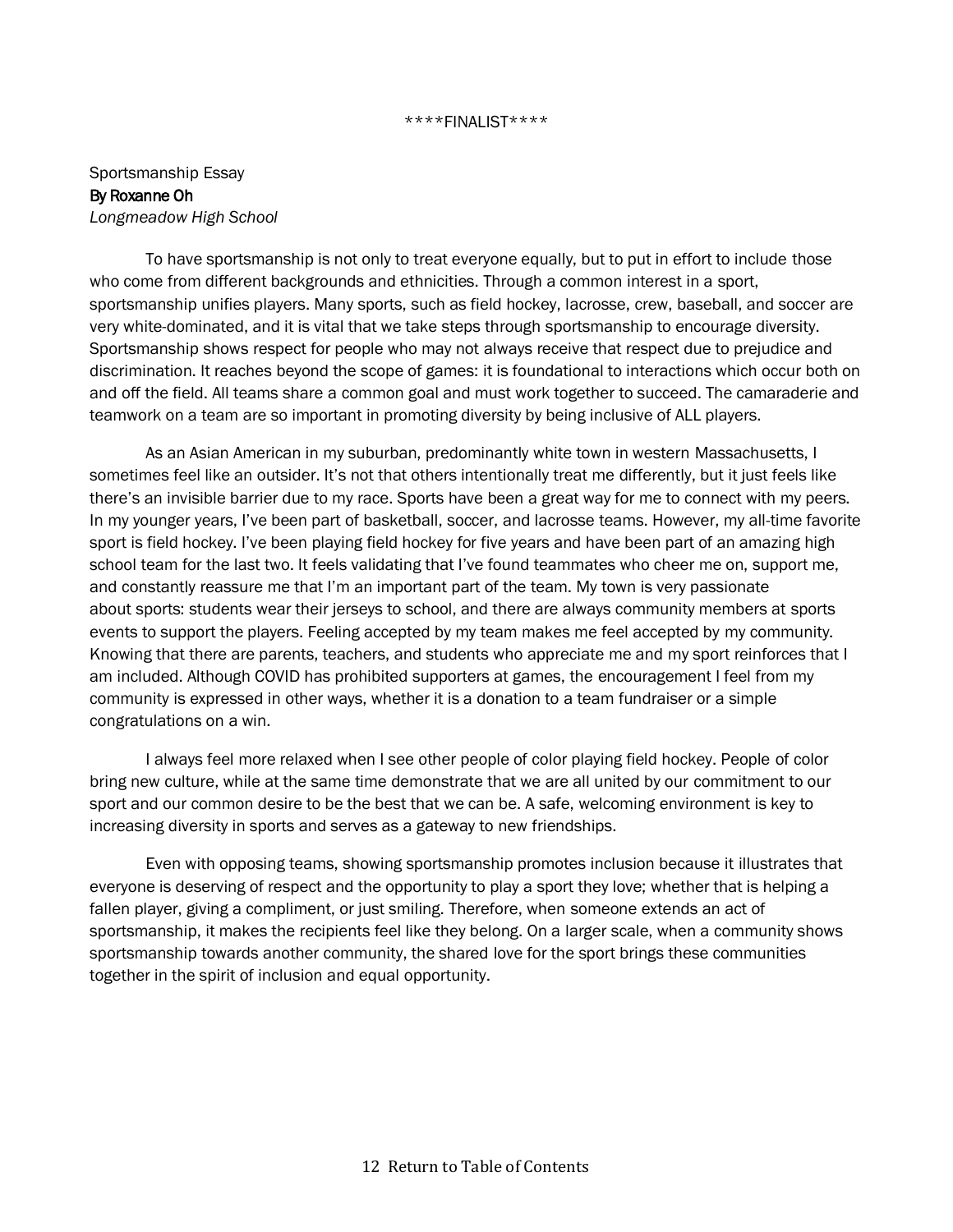<span id="page-12-2"></span><span id="page-12-1"></span><span id="page-12-0"></span>Sportsmanship Essay By Sydney Whittaker *Cardinal Spellman High School*

Sportsmanship is the prime example of how one can show appreciation for someone they may not even know. They can demonstrate appreciation through the smallest gestures, such as saying "good luck" or "great game." Respecting and appreciating someone else's gameplay demonstrates a high moral character which allows for diversity, equity, and inclusion both on and off the field.

Showing sportsmanship on a team is just the beginning. The paramount way to show appreciation for someone else is by sharing a common passion. Sharing a common interest with others, on one's own team and the opposing team, connects players. Players can appreciate that others share those same passions which will, in turn, promote diversity and equity. Everyone can play this same game and players should feel compelled to include those who want to share their interests. A player's race does not matter; they participate in the sport for the same reason that everyone else does. Showing respect for another team shows that players care about the sport and every single member, regardless of race or gender. Everyone is equal and, demonstrating sportsmanship can create a friendly, respectful environment for everyone playing on the field to share their common interest with the world.

Sportsmanship does not just remain on the field; it demonstrates a high moral character reflected in schools and the community as well. The same fundamental principles that guide sportsmanship can be applied to the community. This can be exemplified through community service or other leadership positions in the community. Someone who maintains great sportsmanship is most likely able to show their community that they care as well. Players that demonstrate sportsmanship off the field are able to include others in their community ventures as they promote kindness and respect. They know that everyone should be treated with the same respect, just as they treat others on the field. Including others in service projects, recognizing others' ideas as a leader in the community, and making sure everyone has their say in a decision, regardless of their race or gender, results from high moral character on the field. Traits such as kindness help those players succeed as members of the community that promote inclusion, diversity, and equity. The kindness that builds the foundation for sportsmanship is reflected in the rest of a player's character.

All players should remember that their actions on the field reflect their actions in the community. Team members are just that, a member of a team of others sharing a common interest. They should be kind to everyone on the field as they all share a passion for the same sport and know that everyone is equal both on and off the field. Players on the field should be leaders off the field as they promote diversity, equity, and inclusion of all members of the community.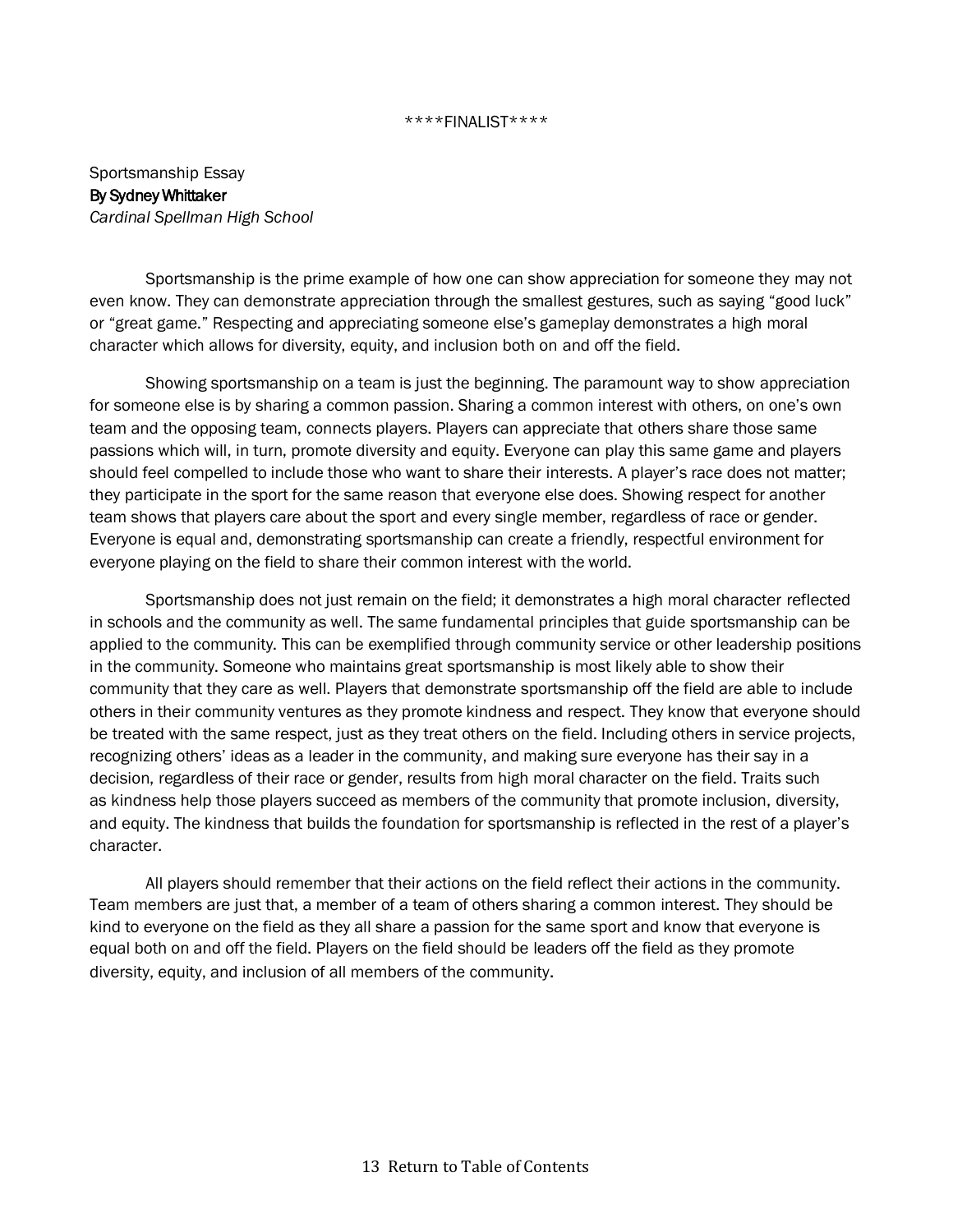<span id="page-13-2"></span><span id="page-13-1"></span><span id="page-13-0"></span>Everyday Sportsmanship By Conal Scully *Taunton High School*

.

Here in Massachusetts there is no shortage of heart-warming stories about diversity and inclusion in sports. We are extremely fortunate to live in a region in which egalitarianism is not only supported but also promoted as one of our community's most integral standards. I know this to be true, not because of any specific heart-warming tale (of which there are, admittedly, many), but because of the respect that every athlete is taught when they enter Taunton High School and its athletic department.

Sports in Taunton go further than to just teach teamwork, fitness, and work ethic. I can say with the utmost confidence that at Taunton High, ideals such as respect, integrity, equity, and inclusion are not only encouraged by our coaches, but expected and required. If any student does not adhere to these stipulations set forth and agreed upon by the collective of coaches, teachers, administrators, and volunteers, there are consequences. It is plain to see, from the repercussions that student-athletes who do not follow these rules face, that community and inclusion is important to Taunton High.

I feel incredibly lucky to grow up, go to school, and play sports in Taunton, and not because it is a city of great beauty, or because of the history of academic success that it honors, or because of how competitive and exciting its sports program is. No, I am grateful to call this place my home because of the diversity of cultures, experiences, and opinions that its people bring. Taunton is unmatched in how honestly it teaches its citizens about diversity, and because of this, produces young adults that are extremely passionate about social activism. This passion is backed not only by intelligence but also by experience, and there is no better place to get the experience required to form your beliefs then the THS athletic department.

The magic of Taunton and its school sports is that Sportsmanship does not provide the opportunity for diversity, equity, and inclusion. In the THS athletic department, students only have to fit one requirement: the willingness to be a teammate. It does not matter whatsoever to the department your race, ethnicity, ability, or your past, as long as you are ready to join a team and agree to the requirements set forth by the coaches. To reiterate, these requirements are the most simple ideas such as: respect, integrity, inclusion, and equity. We win as a team, we lose as a team, and we are respectful no matter the result.

The most beautiful thing about Taunton High School sports is that there is no question that diversity is respected and celebrated. Our diversity is what sets Taunton High apart, because of how seamlessly it exists in our athletic department. For us, sportsmanship is a universal language.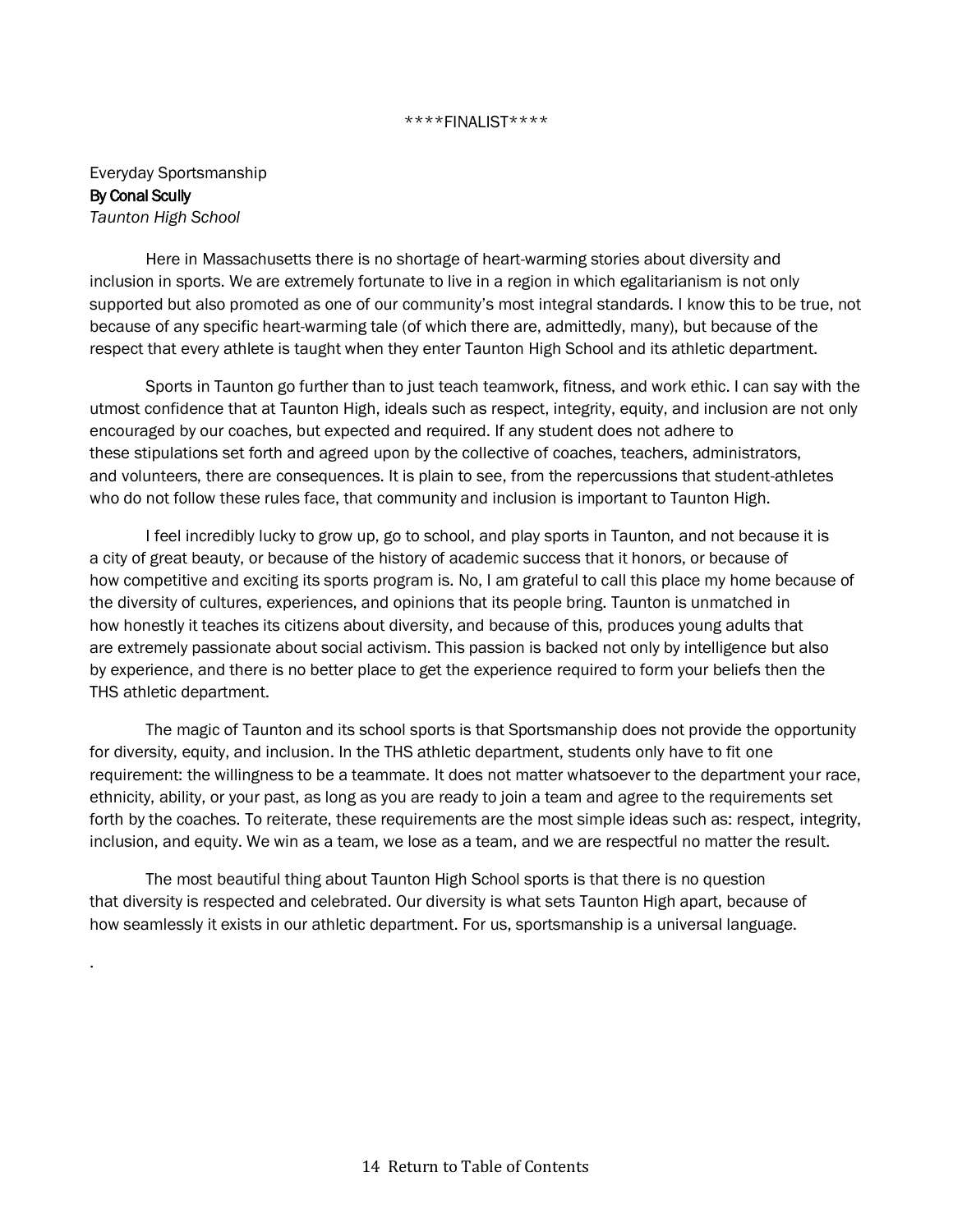<span id="page-14-2"></span><span id="page-14-0"></span>Describe how sportsmanship promotes the opportunity for diversity, equity and inclusion on your teams, in your school and in your community

## <span id="page-14-1"></span>By Morgan Ouellette

*Uxbridge High School* 

Sportsmanship encourages diversity, equity, and inclusion on teams and amongst individuals. It is crucial when interacting within various disciplines. Sportsmanship conveys a lifelong value that is essential for sports but extends into other aspects of life. The benefits of good sportsmanship are numerous and it is the key to creating a positive competitive environment.

Diversity serves as an important factor in sportsmanship. Sportsmanship is the willingness to support and encourage individuals of all colors, genders, age, and talent within the specific activity. Diversity makes it possible to have a healthy, successful community or team. "We are all different, which is great because we are all unique. Without diversity, life would be pretty boring." - Catherine Pulsifer. Alienating individuals who are different from you or your peers should be discouraged under any circumstances. As someone who takes both academics and extracurricular activities very seriously, I can attest that the success of a community, team, or school is largely determined by the sportsmanship of its constituents.

Equity is crucial when it comes to the acceptance of specific individuals, groups, or teams. Treating all people with dignity and respect is paramount in both academics and athletics. Favoring individuals should never be accepted nor tolerated under any situation. Reasonableness and fairness each play a necessary role in demonstrating equity. As a teammate, coach, teacher, or an individual of any occupation, it is important that you are accepting of all people. Excluding individuals represents poor sportsmanship and has no place in our society.

As an athlete who plays field hockey, basketball, and tennis at Uxbridge High School, I can affirm that inclusion is a crucial element of team sports. Excluding individuals should never be condoned under any circumstances. "Inclusion and fairness in the workplace…is not simply the right thing to do; it's the smart thing to do."-Alexis Herman. Throughout the years, I have learned that treating individuals equally is fundamental in achieving the greatest success within relationships, communities, friendships, or teams. The best strategy to create and support a cohesive team is through diversity, equity, and inclusion.

Including a strategy that incorporates these aspects within your team, classes, community, and friends will create a positive environment for all. When participating in events during a specific sport or affair, it is important that you remain respectful to your opponents and teammates. Diversity, equity, and inclusion all play major roles in relationships, friendships, or team developments. From my own experiences I have learned that sports teams, as well as the classroom, are more enjoyable, rewarding, and successful when incorporating these elements. Including them in all circumstances is essential in order to convey a successful and positive relationship.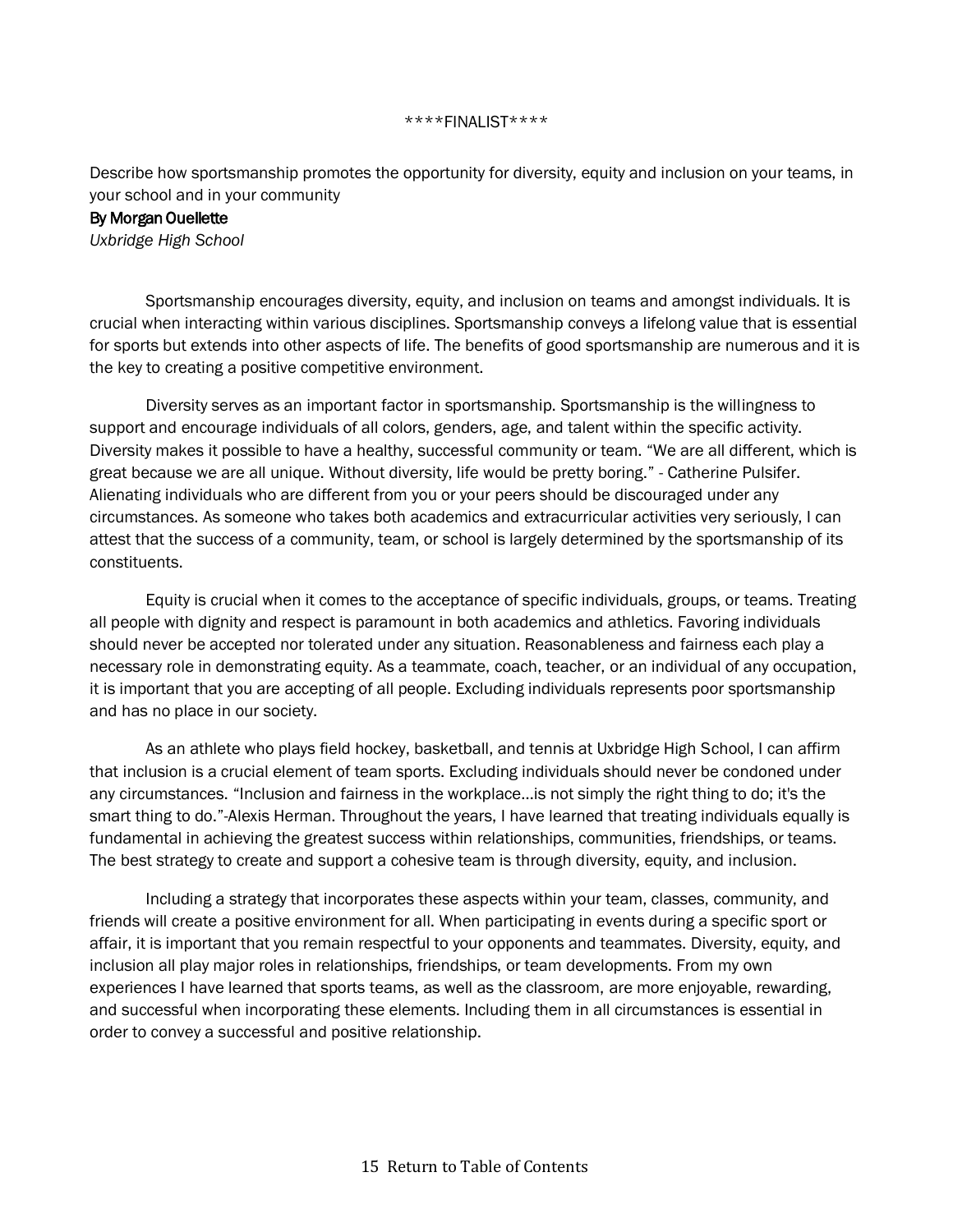# <span id="page-15-2"></span><span id="page-15-1"></span><span id="page-15-0"></span>Sportsmanship By Kayleigh McDonald *Somerset Berkley Regional High School*

.

Having two boys on a typically all female field hockey roster was something completely normal to me. We looked past gender and genuinely respected each other as players and people. We were the definition of sportsmanship, built on the premise of embracing diversity. Unfortunately, not many teams shared those same values of inclusion regarding gender. In a sea of harassing articles and derogatory comments about their sexuality, our boys kept their heads above the wave of cruelty. Being part of a controversial team, I never really saw great sportsmanship from the outside. But from within, we fostered a powerful sense of integrity, equity, and inclusion.

With success, grew opposition. Progressing into playoffs, a uniform issue arose, as opponents jumped at the fact that the boys wore shorts while us girls wore skirts. Opposing parents demanded that our boys wear skirts, as another petty attempt to demean their masculinity. In an act of solidarity, we decided to abandon the classic skirts and all wear shorts instead. More symbolic than anything, the shorts were a way of standing together as one team, despite gender. Similarly, we chose to be announced as a team prior to each playoff game rather than individuals. We all sacrificed the opportunity to have our name announced, knowing the hostile crowd response that would occur if the boys were called individually.

We wore shorts and we skipped individual intros, which doesn't seem like much. But in that, we created an environment of simple inclusion and that's what sportsmanship is. Our efforts showed these boys that they had a group behind them that would go to great lengths to ensure they were respected. In our own bubble surrounded by hatred, we formed a team that I can only describe as family.

Our individual sportsmanship translated to a stronger sense of inclusion and companionship among our school. While most of our student section didn't understand any rules about the game, they became our biggest supporters amongst the hostility; packed into fan buses and cheered for us like it was the Super Bowl. In our community, we cherished and embraced the diversity of our team.

Teams came together in hatred for us; casting a very harsh spotlight. However, in our little community, that light was positive. Young kids, both girls and boys, now have the opportunity to grow into a space that accepts them for who they are and their passions, regardless of their gender. Knowing that I was a part of the sportsmanship that created this environment is something I'll forever cherish. This experience taught me lessons about the harsh realities of society, but more importantly about how strong the power of sportsmanship is. When faced with adversity, it can be harder to stay true to the integrity of the game and to lift each other up, but in doing so it can create the most beautiful of opportunities for love to thrive, diversity to grow, and inclusion to flourish.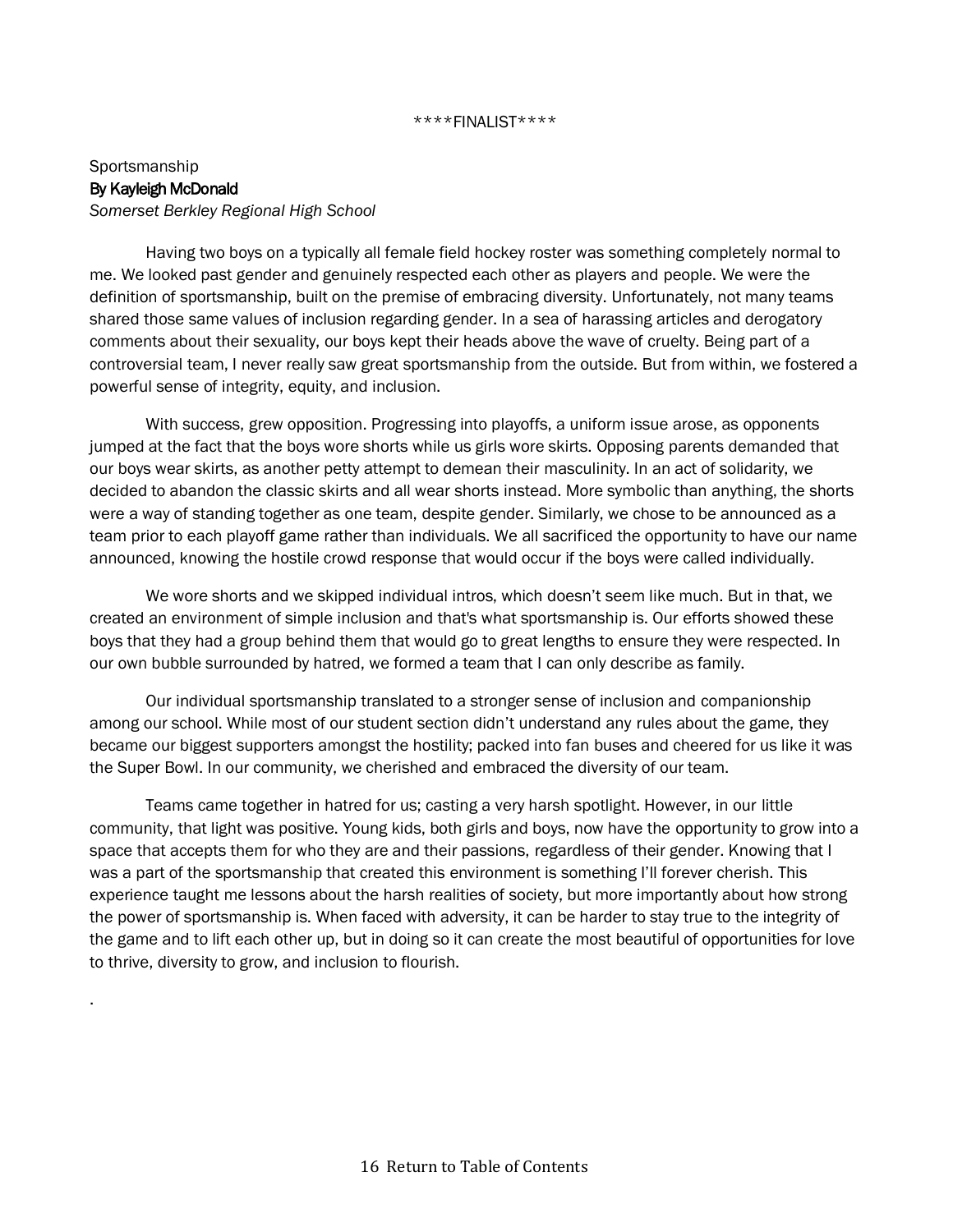# <span id="page-16-2"></span><span id="page-16-1"></span><span id="page-16-0"></span>**Inclusion** By Olivia MacLeod *Milford High School*

One of my favorite quotes written by Dr. Timothy Shriver states, "We are the inclusion revolution. We will not rest until everyone with an intellectual challenge is treated with the dignity they deserve. Everyone. No exceptions."

As a friend, ally, and teammate, one of the most important values instilled in players from day one is 'respect'. As I began playing field hockey and lacrosse my freshman year of high school, I realized that we also needed to include the phrase 'inclusion' alongside 'respect'. Many players with intellectual and developmental disabilities are written off as not being able to play on a team or be athletic, when in reality, I have found that students of all abilities are valuable on a team. That's when I decided to become more involved with the unified sports teams that my high school offers. Students with disabilities were given the chance to thrive, and I believe that being a part of a unified team was one of the best experiences of my high school career.

When I started high school, I sought out clubs dedicated to ensuring the students in my community never felt like outcasts. That's exactly what I found in unified sports, and I have found a home within this community. Over the past four years, I have traveled to Special Olympic conferences across the state to advocate for the inclusion of students with intellectual and developmental disabilities. Every year, our community comes together to ensure students with intellectual and developmental disabilities feel welcome and empowered. I joined unified sports with the goal of making sure that every student felt like they had a friend they can count on. Since joining unified sports teams, I have worked to coordinate with my field hockey team to volunteer with Special Olympics at our annual 5K. As a result of volunteering, many of my fellow team members have dedicated time outside of practice to our unified teams working to make all athletes feel empowered. Watching my team volunteer has inspired me to want to get more people involved. I have learned that whether our differences are skin deep or genetically deep, we are all worthy of respect.

It is my hope as I continue my journey through life playing sports, that I continue to help others grow. My community has set a great foundation to let athletes of all abilities thrive, and I aspire to also become an ally within the special needs community. As more and more people band together to fight for inclusivity and respect, I think back to my first day at practice for all of my sports teams. Each one had the goal of making sure everyone felt comfortable and was ready to have fun. Sports continue to provide a meaningful distraction and outlet for many, including those with intellectual and developmental disabilities. I have learned much more from being their friend, ally, and teammate, than I ever could have imagined.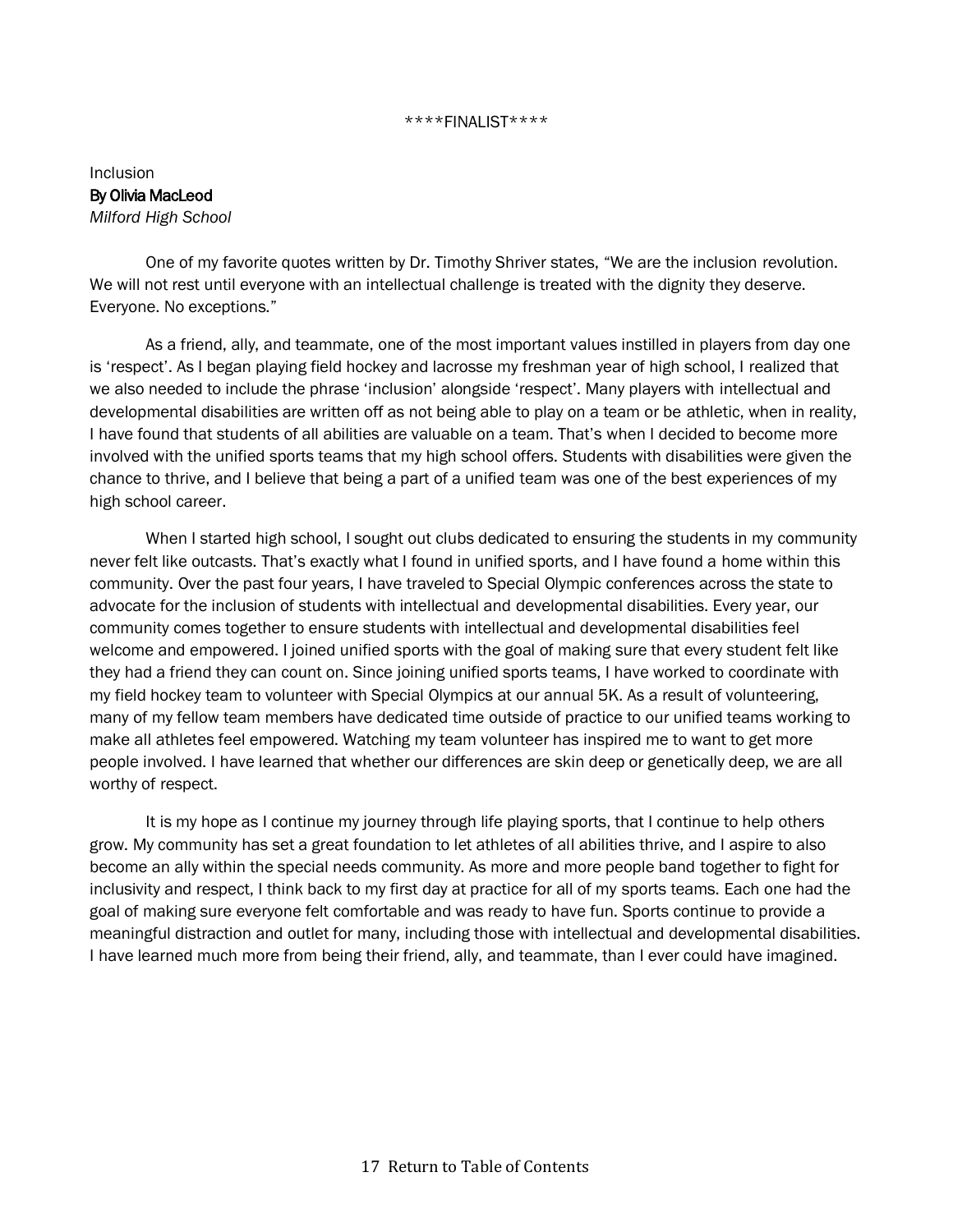<span id="page-17-0"></span>Sportsmanship and Diversity, Equity, and Inclusion By Joyce Lee *Newton South High School*

On the subject of her rise to success in the sporting world, tennis player Serena Williams once said, "It doesn't matter what your background is and where you come from, if you have dreams and goals, that's all that matters." By affirming that the only requisite is "dreams and goals," Williams underscores the power of inclusion, which can be attributed to sports' potential to be an equalizing force through the amalgamation of opportunity, persistence, and the learned culture of sportsmanship. We see power, grace, and dedication in athletes around the world and believe there is something special to be learned from them. Most importantly, however, is the diversity of the players. For people of color, intellectual disabilities, physical disabilities, and everything else that makes each one of us unique, seeing ourselves mirrored in athletes who are immersed in their element is undeniably inspiring.

The common thread that ties Williams' international championships to my own high school tennis matches is sportsmanship. No matter what scale you are playing on, it is your job as an athlete to treat everyone with the same level of respect, for inclusion and equity are a must. By being selfless in this way, I have watched my team blossom into a diverse community where all feel like valued members, bonded by a common goal. Teams like these will produce inherently better experiences, as diversity breeds a more holistic perspective, which a team can utilize in order to play to many individual strengths. In addition, I find that sportsmanship remains relevant whether or not it's in the context of playing sports. Amidst our new normal, I see values like tolerance and open mindedness connecting people in my school and in my community while we cannot physically be together. Sportsmanship teaches us how to adapt to create an inclusive environment in every circumstance, from modified sports seasons to topical projects dedicated to fighting discrimination. If we commit to shedding any preconceived notions and being open with each other, there is always incredible growth to be found, a reliable constant in our endlessly changing world.

When you're on the playing field, sportsmanship supersedes bias and intolerance. Your teammates are all that matter in the moment, no matter their background or skin color. They are the pillars you trust to hold you up, and in turn you must be trustworthy in supporting your teammates as well. After spending months practicing and competing together, a team knows how to bear both the wins and losses *together*. A team knows how to take a collective energy into practice every day. In regards to equity, sportsmanship does not mean turning a blind eye to our differences-- instead, it means acknowledging and embracing them for the good of the game. As athletes, we understand that sportsmanship means no person left behind. It is an universally-applicable agreement, a contract that we all honor: a team is home for every player.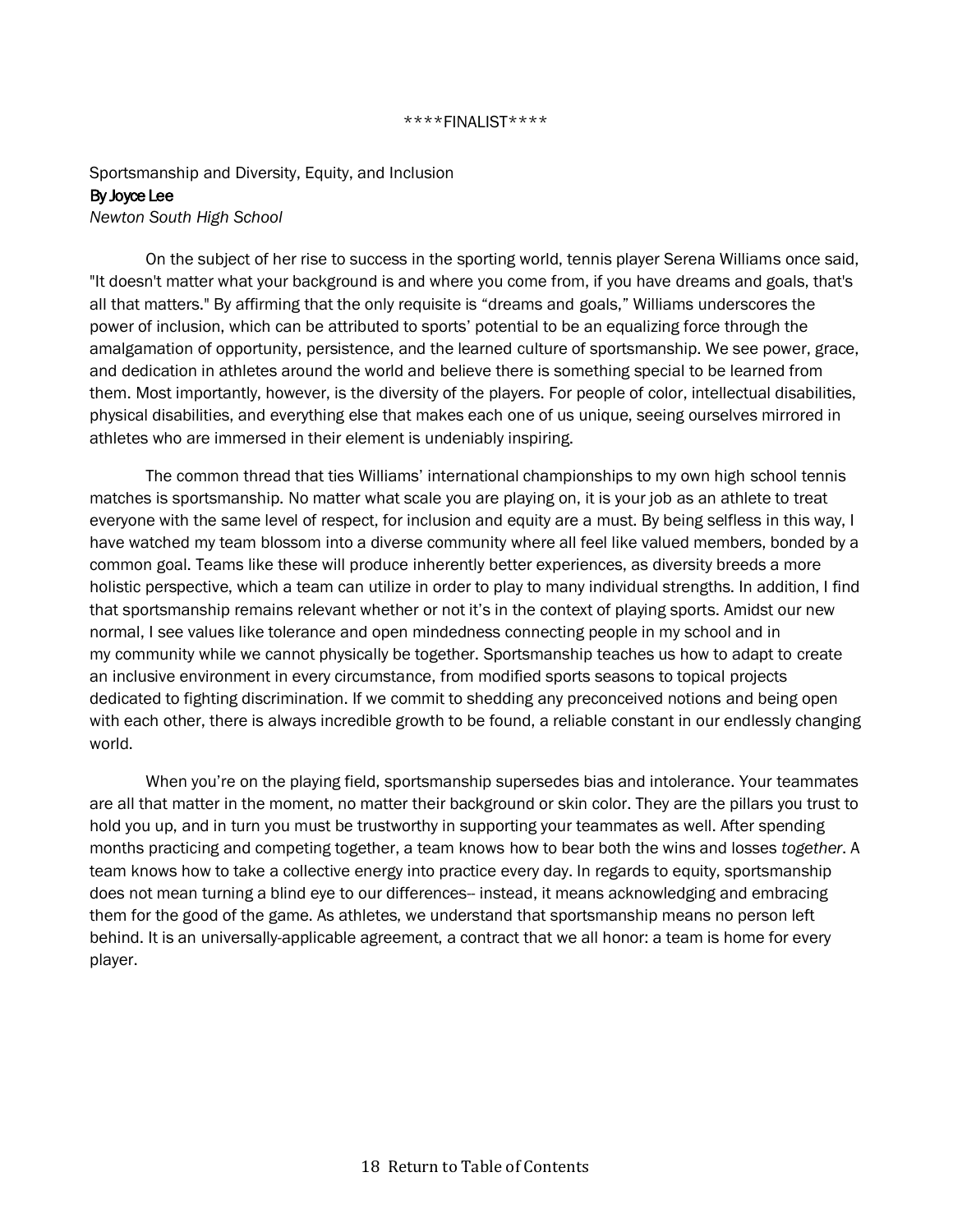

## MIAA Student Sportsmanship Essay/Multimedia Contest History

- 2001 What Does Sportsmanship Mean to Me?
- 2002 What Does Sportsmanship Mean to Me?
- 2003 The Role of Parents in Sportsmanship
- 2004 The Role of the Media in Promoting Sportsmanship
- 2005 The Role of the Coach in Promoting Sportsmanship
- 2006 What is My Role in Promoting Sportsmanship?
- 2007 What Does Sportsmanship Mean to Me?
- 2008 The Role of the Fan in Promoting Sportsmanship
- 2009 How Do Your Choices Impact Sportsmanship?
- 2010 The Role of Athletics in Deterring Bullying and Encouraging Respect
- 2011 How Can Student-Athletes Make a Difference in the Community?
- 2012 How Do the Values of Educational Athletics Build Your Future?
- 2013 When You Need it the Most…You Feel Like it the Least: What is your Sportsmanship Moment?
- 2014 Social Media and Sportsmanship: How do they work together?
- 2015 Paying forward…How an act of Sportsmanship made a difference in your life
- 2016 What word best defines sportsmanship, what it means to you, and the role it plays in high school athletics?
- 2017 The Authentic Athlete: How can you support teammates to be their best; while being true to yourself?
- 2018 How do I model sportsmanship and how will it support my future success in today's world?
- 2019 Describe how sportsmanship inspires leadership in you, your team, and your school community?
- 2020 Describe how sportsmanship promotes the opportunity for diversity, equity and inclusion on your teams, in your school and in your community?